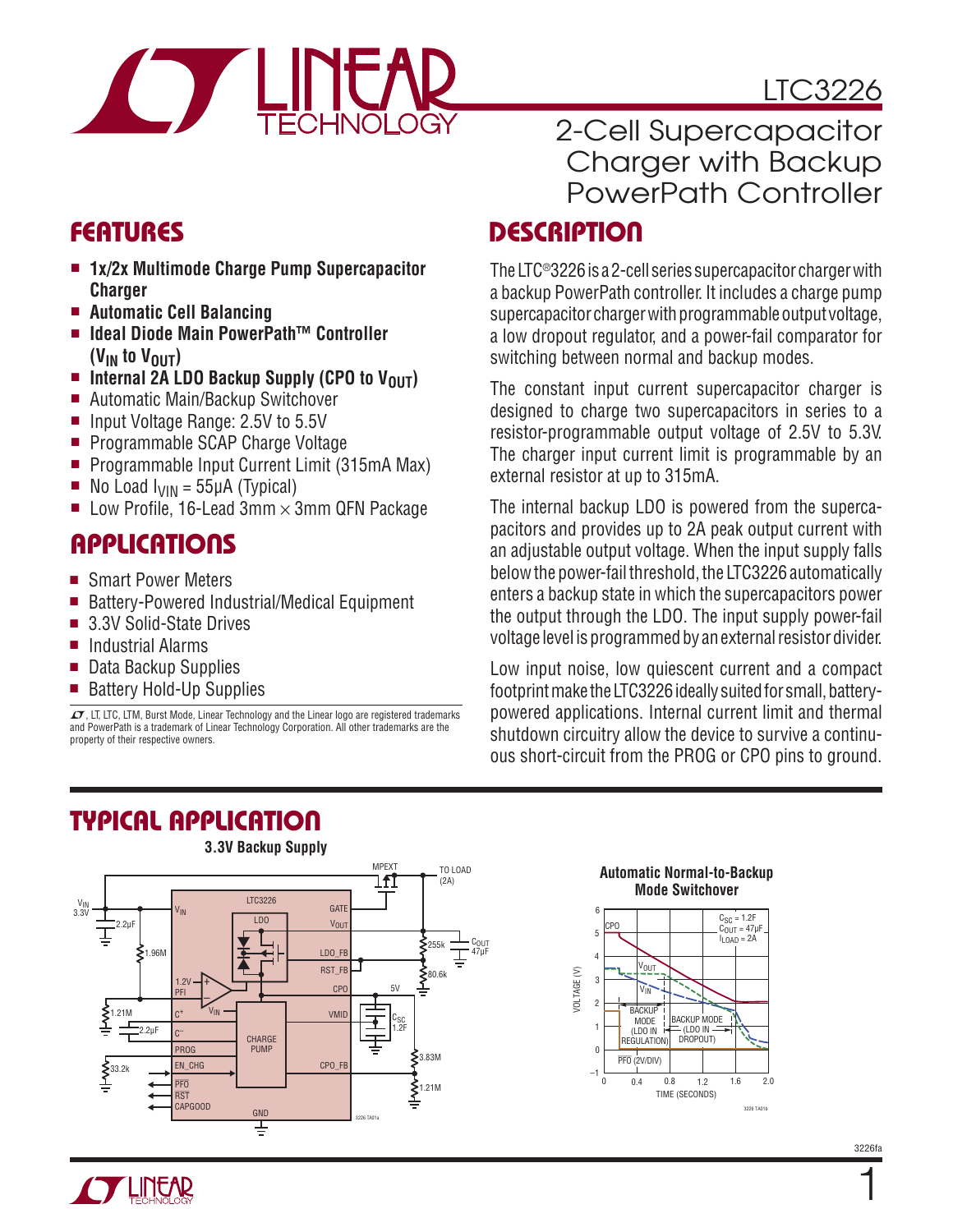#### **ABSOLUTE MAXIMUM RATINGS (Note 1)**

| 111010111                                         |  |
|---------------------------------------------------|--|
| VIN, VOLIT, VMID, CPO, RST, PFO,                  |  |
|                                                   |  |
| EN CHG, PFI, RST FB,                              |  |
| CPO_FB Voltage-0.3V to Max $(V_{IN}, CPO) + 0.3V$ |  |
| <b>Operating Junction Temperature Range</b>       |  |
|                                                   |  |
|                                                   |  |
|                                                   |  |

# **PIN CONFIGURATION**



# **ORDER INFORMATION**

| <b>LEAD FREE FINISH</b> | <b>TAPE AND REEL</b> | <b>PART MARKING*</b> | PACKAGE DESCRIPTION                    | <b>TEMPERATURE RANGE</b>            |
|-------------------------|----------------------|----------------------|----------------------------------------|-------------------------------------|
| LTC3226EUD#PBF          | LTC3226EUD#TRPBF     | _FZV                 | 16-Lead (3mm $\times$ 3mm) Plastic QFN | 1–40°C to 125°C                     |
| LTC3226IUD#PBF          | LTC3226IUD#TRPBF     | .FZV                 | 16-Lead (3mm $\times$ 3mm) Plastic QFN | $-40^{\circ}$ C to 125 $^{\circ}$ C |

Consult LTC Marketing for parts specified with wider operating temperature ranges. \*The temperature grade is identified by a label on the shipping container. Consult LTC Marketing for information on non-standard lead based finish parts.

For more information on lead free part marking, go to: http://www.linear.com/leadfree/ For more information on tape and reel specifications, go to: http://www.linear.com/tapeandreel/

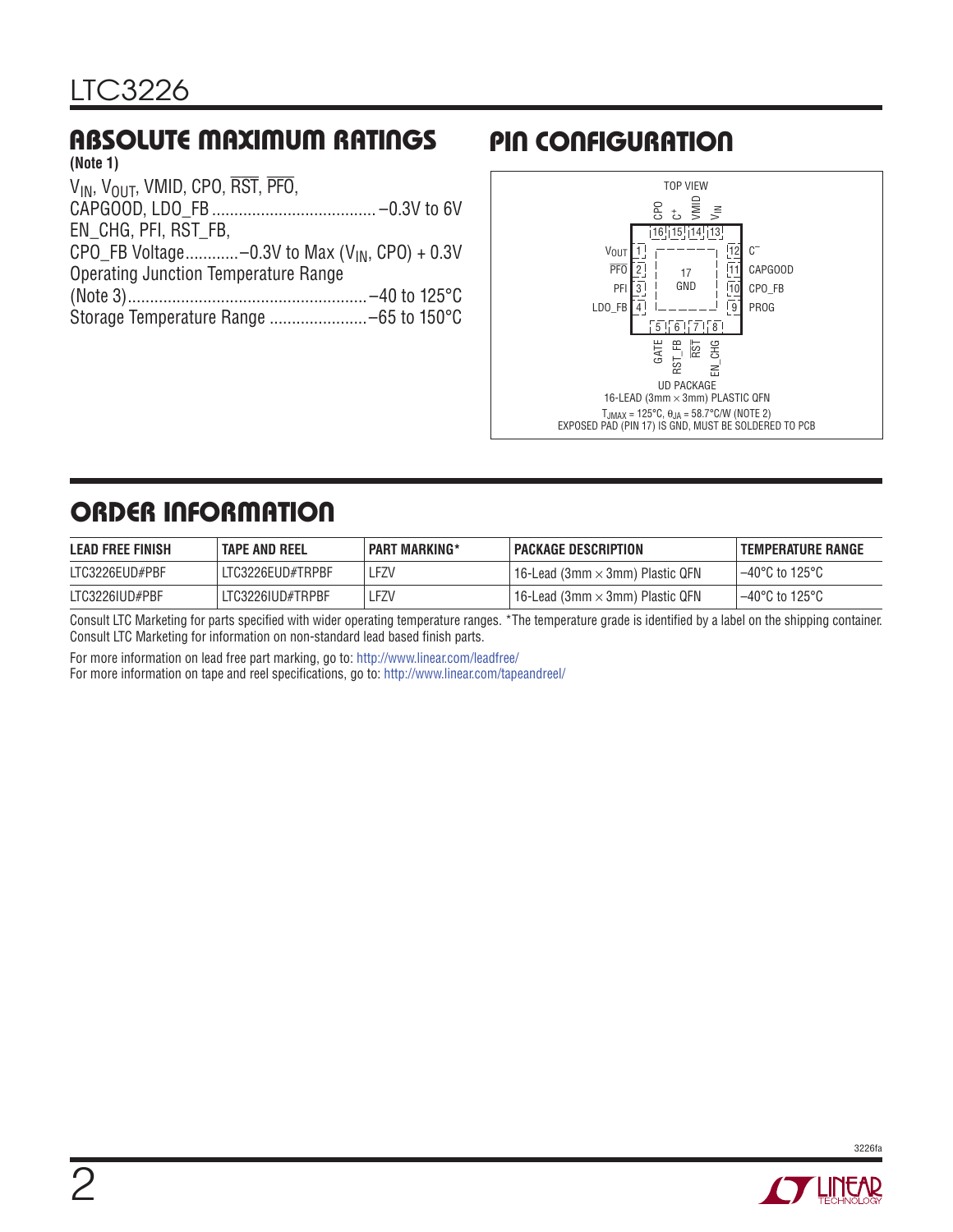### **ELECTRICAL CHARACTERISTICS** The  $\bullet$  denotes the specifications which apply over the full operating

junction temperature range, otherwise specifications are at T<sub>A</sub> = 25°C (Note 3). V<sub>IN</sub> = 3.3V, V<sub>CPO</sub> = 5V, V<sub>OUT</sub> = 3.3V, VMID = 1/2 V<sub>CPO</sub> **unless otherwise noted.**

| <b>SYMBOL</b>                 | <b>PARAMETER</b>                                                                | <b>CONDITIONS</b>                                                                                                   |           | <b>MIN</b> | <b>TYP</b> | <b>MAX</b> | <b>UNITS</b> |
|-------------------------------|---------------------------------------------------------------------------------|---------------------------------------------------------------------------------------------------------------------|-----------|------------|------------|------------|--------------|
| $V_{\text{IN}}$               | Input Supply Range                                                              |                                                                                                                     |           | 2.5        |            | 5.5        | V            |
| $I_{VIN(ST)}$                 | V <sub>IN</sub> Quiescent Current in Normal Mode                                | $V_{\text{PFI}} > 1.2$ V, $V_{\text{CPO FB}} > 1.2$ V, $V_{\text{IN}} < V_{\text{CPO}}$                             |           |            | 10         |            | μA           |
| I <sub>CPO</sub> (ST)         | CPO Quiescent Current in Normal Mode                                            | $V_{\text{PFI}} > 1.2$ V, $V_{\text{CPO FB}} > 1.2$ V, $V_{\text{IN}} < V_{\text{CPO}}$                             |           |            | 20         |            | μA           |
| Ivout(ST)                     | VOUT Quiescent Current in Normal Mode                                           | $V_{\text{OUT}} = V_{\text{IN}}$ , $V_{\text{PFI}} > 1.2 V$ , $V_{\text{CPO FB}} > 1.2 V$ ,<br>$V_{IN}$ < $V_{CPO}$ |           |            | 5          |            | μA           |
| $I_{\text{CPO(BU)}}$          | CPO Quiescent Current in Backup Mode                                            | $V_{\text{PFI}}$ < 1.2V, $V_{\text{LDO FB}}$ > 0.8V, $V_{\text{CPO}}$ > $V_{\text{OUT}}$                            |           |            | 24         |            | μA           |
| $I_{VOUT(BU)}$                | VOUT Quiescent Current in Backup Mode                                           | $V_{1N} = 0V$ , $V_{PFI} < 1.2V$ , $V_{LDO}$ FB > 0.8V,<br>$V_{CPO}$ > $V_{OUT}$                                    |           |            | 3          |            | μA           |
| <b>Ideal Diode Controller</b> |                                                                                 |                                                                                                                     |           |            |            |            |              |
| V <sub>FWD(EDA)</sub>         | External Ideal Diode Forward Voltage (V <sub>IN</sub> -V <sub>OUT</sub> )       | $I_{VOUT} = 2mA$                                                                                                    |           |            | 15         |            | mV           |
| <b>V<sub>RTO</sub></b>        | Fast Turn-Off Voltage (V <sub>IN</sub> -V <sub>OUT</sub> )                      | V <sub>IN</sub> Falling                                                                                             |           |            | $-45$      |            | mV           |
|                               | Fast Turn-On Voltage (V <sub>IN</sub> -V <sub>OUT</sub> )                       | V <sub>OUT</sub> Falling                                                                                            |           |            | 45         |            | mV           |
|                               | <b>Charge Pump Supercapacitor Charger</b>                                       |                                                                                                                     |           |            |            |            |              |
| $V_{\text{CPO\_FB}}$          | CPO_FB Pin Threshold for Entering Sleep Mode                                    |                                                                                                                     |           | 1.18       | 1.21       | 1.24       | $\vee$       |
|                               | CPO_FB Pin Hysteresis for Exiting Sleep Mode                                    |                                                                                                                     |           |            | 20         |            | mV           |
| $ICP0_FB$                     | Charge Pump FB Pin Input Leakage                                                | $V_{CPOFB} = 1.3V$                                                                                                  | 0         | $-50$      |            | 50         | nA           |
| $f_{\rm OSC}$                 | <b>CLK Frequency</b>                                                            |                                                                                                                     |           | 0.75       | 0.9        | 1.05       | <b>MHz</b>   |
| $R_{OL}$                      | Effective Open-Loop Output Impedance (Note 4)                                   | $V_{CPO} = 4.5V$ , $C_{FLY} = 1 \mu F$                                                                              |           |            | 6          |            | $\Omega$     |
| VPROG                         | PROG Pin Servo Voltage                                                          | $V_{CPOFB}$ < 1.2V                                                                                                  |           | 0.98       | 1.0        | 1.02       | $\vee$       |
| VIN(ILIM)                     | <b>Input Current Limit</b>                                                      | $R_{PROG} = 33.3k, V_{CPO} = 0V$                                                                                    |           |            | 360        |            | mA           |
| h <sub>PROG</sub>             | Ratio of V <sub>IN</sub> Input Current Limit to PROG Pin<br>Current             | $R_{PROG} = 33.3k, V_{CPO} = 0V$                                                                                    |           |            | 10,500     |            | A/A          |
| $I_{CHRG(1x)}$                | CPO Pin Charging Current (1x Mode)                                              | $V_{IN}$ = 3.8V, R <sub>PROG</sub> = 33.3k, V <sub>CPO</sub> = 3V                                                   |           |            | 315        |            | mA           |
| $I_{CHRG(2x)}$                | CPO Pin Charging Current (2x Mode)                                              | $R_{PROG} = 33.3k$                                                                                                  |           |            | 157.5      |            | mA           |
| I <sub>SC</sub>               | Short-Circuit Charge Current                                                    | PROG Pin Grounded, $V_{CPO} = 0V$                                                                                   |           |            | 600        |            | mA           |
| $V_{MODE}$                    | V <sub>IN</sub> to CPO Voltage Differential for Switching<br>Mode from 1x to 2x |                                                                                                                     |           |            | 200        |            | mV           |
|                               | 1x/2x Mode Comparator Hysteresis                                                |                                                                                                                     |           |            | 120        |            | mV           |
| V <sub>CLAMP</sub>            | Maximum Voltage Across Either Supercapacitor<br><b>After Charging</b>           |                                                                                                                     |           |            | 2.65       | 2.75       | $\vee$       |
| <b>V<sub>STACK</sub></b>      | Maximum Supercapacitor Stack Voltage                                            |                                                                                                                     | $\bullet$ |            | 5.3        | 5.5        | V            |
| VMID                          | <b>VMID Output Voltage</b>                                                      |                                                                                                                     |           |            | 2.5        |            | V            |
|                               | <b>VMID Current Sourcing Capability</b>                                         | $VMD < V_{CPO}/2$ , $V_{CPO}$ FB > 1.24V                                                                            |           |            | 4.5        |            | mA           |
|                               | <b>VMID Current Sinking Capability</b>                                          | VMID > $V_{CPO}/2$ , $V_{CPO}$ FB > 1.24V                                                                           |           |            | 5.5        |            | mA           |
|                               | CPO_FB Pin Threshold Voltage (Rising) for<br>CAPGOOD                            |                                                                                                                     |           | 1.09       | 1.11       | 1.13       | $\vee$       |
|                               | CPO_FB Pin Hysteresis for CAPGOOD                                               |                                                                                                                     |           |            | 20         |            | mV           |
|                               | <b>CAPGOOD Output Low Voltage</b>                                               | $I_{SINK} = 5mA$                                                                                                    |           |            | 65         |            | mV           |
|                               | CAPGOOD High Impedance Leakage Current                                          | $V_{CAPGOOD} = 5V$                                                                                                  | $\bullet$ |            |            | 1          | μA           |

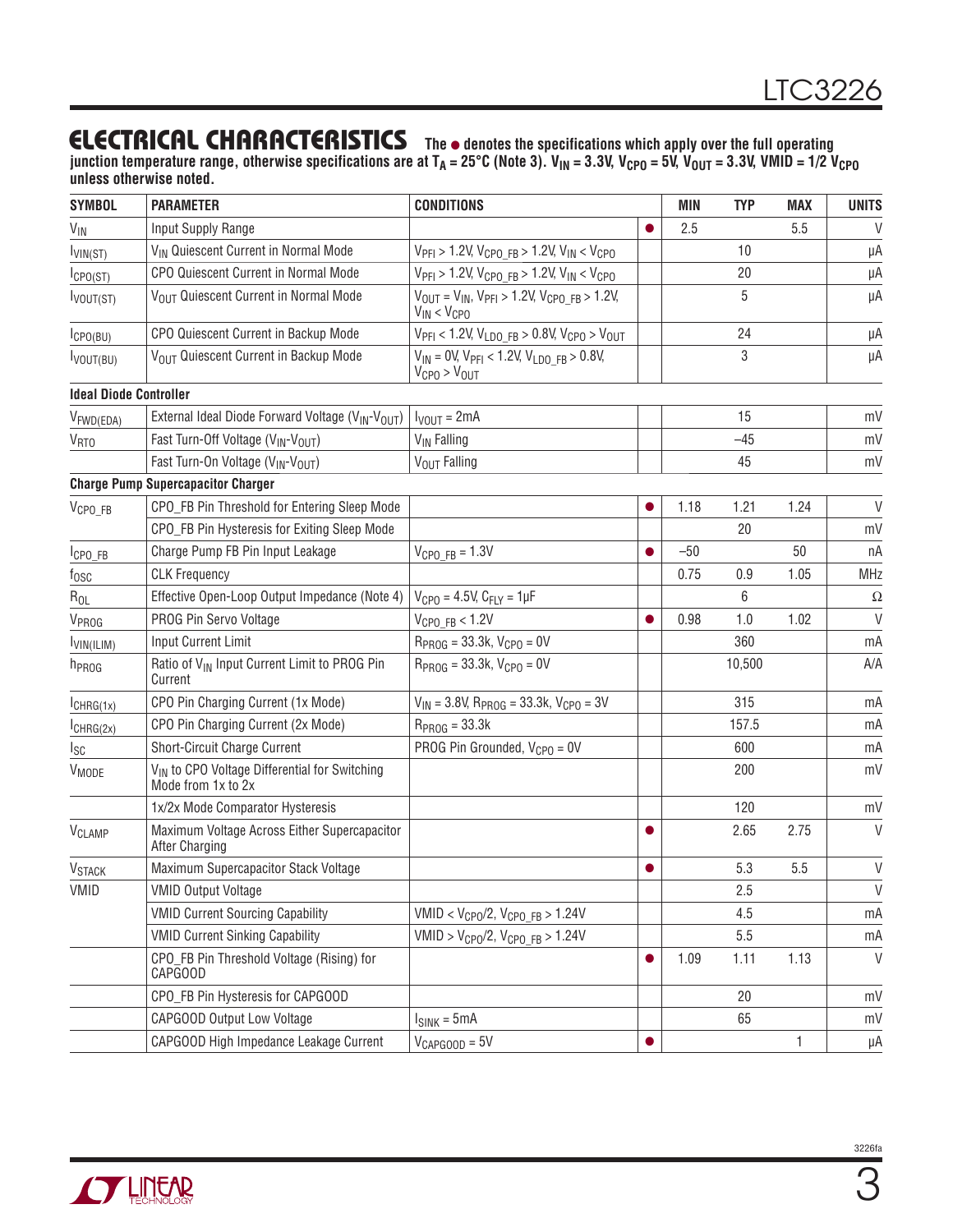### **ELECTRICAL CHARACTERISTICS** The  $\bullet$  denotes the specifications which apply over the full operating

junction temperature range, otherwise specifications are at T<sub>A</sub> = 25°C (Note 3). V<sub>IN</sub> = 3.3V, V<sub>CPO</sub> = 5V, V<sub>OUT</sub> = 3.3V, VMID = 1/2 V<sub>CPO</sub> **unless otherwise noted.**

| <b>SYMBOL</b>                    | <b>PARAMETER</b>                      | <b>CONDITIONS</b>                |           | <b>MIN</b>     | <b>TYP</b>     | <b>MAX</b>   | <b>UNITS</b> |
|----------------------------------|---------------------------------------|----------------------------------|-----------|----------------|----------------|--------------|--------------|
| LD <sub>0</sub>                  |                                       |                                  |           |                |                |              |              |
|                                  | Minimum CPO Voltage for LDO Operation |                                  |           | 2.4            |                |              | $\vee$       |
| VLDO_FB                          | LDO FB Servo Voltage                  | $I_{VOUT} = 1mA$                 |           | 0.76           | 0.8            | 0.82         | $\vee$       |
|                                  | Load Regulation AVLDO_FB/AlOUT        | 1mA < I <sub>VOUT</sub> < 2A     |           |                | 2.7            |              | mV/A         |
|                                  | LDO FET $R_{DS(ON)}$                  | $V_{CPO} = 3.6V$                 |           |                | 200            |              | $m\Omega$    |
| LDO_FB(LEAK)                     | LDO_FB Input Leakage Current          | $V_{LDOFB} = 0.9V$               |           | $-60$          |                | 60           | nA           |
| <b>ILIM</b>                      | <b>LDO Current Limit</b>              |                                  |           | $\overline{2}$ | $\overline{4}$ |              | Α            |
| RST_FB, RST                      |                                       |                                  |           |                |                |              |              |
| $V_{RST\_FB(TH)}$                | RST_FB Threshold (Falling Edge)       |                                  | $\bullet$ | 0.72           | 0.74           | 0.76         | $\vee$       |
| VRST_FB(HYS)                     | RST_FB Hysteresis                     |                                  |           |                | 20             |              | mV           |
| RST_FB(LEAK)                     | RST_FB Input Leakage Current          | $V_{RSTFB} = 0.9V$               |           | $-50$          |                | 50           | nA           |
|                                  | RST Output Low Voltage                | $I_{SINK} = 5mA$                 |           |                | 65             |              | mV           |
|                                  | RST High Impedance Leakage Current    | $V_{\overline{\text{RST}}} = 5V$ | $\bullet$ |                |                | 1            | $\mu A$      |
|                                  | RST Delay (RST_FB Rising)             |                                  |           |                | 290            |              | ms           |
| <b>Power-Fail Comparator</b>     |                                       |                                  |           |                |                |              |              |
| $V_{\text{PFI}(\underline{TH})}$ | PFI Input Threshold (Falling Edge)    |                                  | $\bullet$ | 1.175          | 1.2            | 1.225        | $\vee$       |
| VPFI(HYS)                        | PFI input Hysteresis                  |                                  |           |                | 20             |              | mV           |
| PFI(LEAK)                        | PFI Input Leakage Current             | $V_{\text{PFI}} = 0.5V$          |           | $-50$          |                | 50           | nA           |
|                                  | PFO Output Low Voltage                | $I_{SINK} = 5mA$                 |           |                | 65             |              | mV           |
| I <sub>PPO</sub> (LEAK)          | PFO High Impedance Leakage Current    | $VPF0 = 5V$                      | $\bullet$ |                |                | 1            | μA           |
|                                  | PFI Delay to PFO (PFI Falling)        |                                  |           |                | 0.5            |              | $\mu$ s      |
| EN_CHG                           |                                       |                                  |           |                |                |              |              |
| $\mathsf{V}_{\mathsf{IH}}$       | Input High Voltage                    |                                  | $\bullet$ | 1.3            |                |              | V            |
| $V_{ L}$                         | Input Low Voltage                     |                                  |           |                |                | 0.4          | V            |
| Iн                               | Input High Current                    |                                  |           | $-1$           |                | $\mathbf{1}$ | μA           |
| ΙL                               | Input Low Current                     |                                  |           | $-1$           |                | 1            | μA           |

**Note 1:** Stresses beyond those listed under Absolute Maximum Ratings may cause permanent damage to the device. Exposure to any Absolute Maximum Rating condition for extended periods may affect device reliability and lifetime.

**Note 2:** Failure to solder the exposed backside of the package to the PC board ground plane will result in a thermal resistance much greater than 58.7°C/W.

**Note 3:** The LTC3226 is tested under pulsed load conditions such that  $T_A \approx T_A$ . The LTC3226E is guaranteed to meet specifications from 0°C to 85°C junction temperature. Specifications over the –40°C to 125°C operating junction temperature range are assured by design, characterization and

correlation with statistical process controls. The LTC3226I is guaranteed over the full –40°C to 125°C operating junction temperature range. The junction temperature,  $T_J$ , is calculated from the ambient temperature,  $T_{A}$ , and power dissipation,  $P_D$ , according to the formula:

 $T_J = T_A + (P_D \cdot 58.7^{\circ}C/W)$ 

Note that the maximum ambient temperature consistent with these specifications is determined by specific operating conditions in conjunction with board layout, the rated thermal package thermal resistance and the environmental factor.

**Note 4:** Output not in regulation;  $R_{OL} = (2 \cdot V_{IN} - V_{CPO})/I_{CPO}$ .

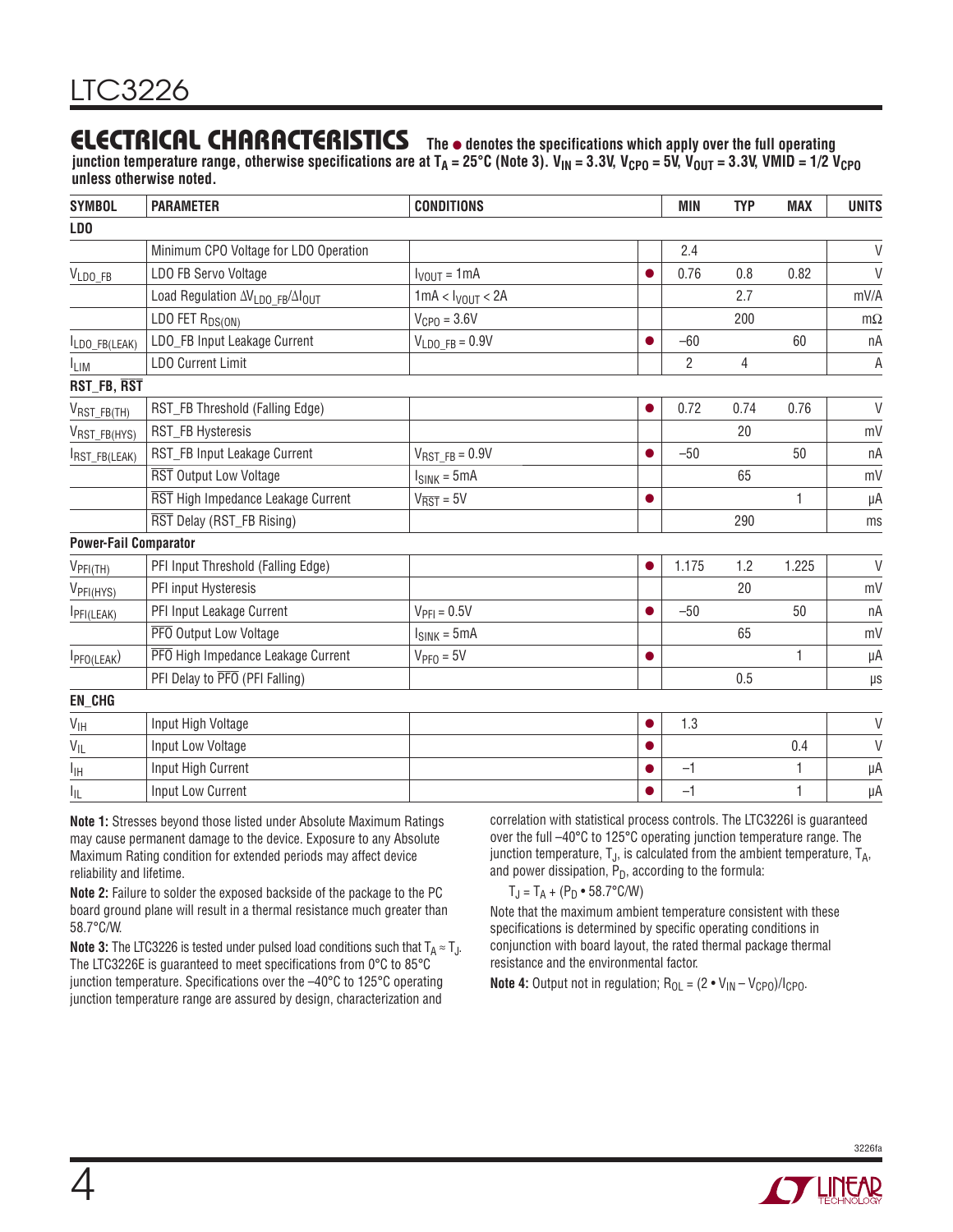### **TYPICAL PERFORMANCE CHARACTERISTICS TA = 25°C, unless otherwise noted.**





#### **LDO Regulation Voltage vs Temperature**



**LDO FET On-Resistance vs CPO Voltage and Temperature**



**LDO Output Transient Step Response Waveform**



**Charge Pump Oscillator Frequency vs V<sub>CPO</sub>** and Temperature



**Charge Pump Input Current vs VIN with CPO Grounded**



#### **Charge Pump Input Current vs CPO Output Voltage**



**Charge Pump Charging Current vs CPO Output Voltage**



3226fa

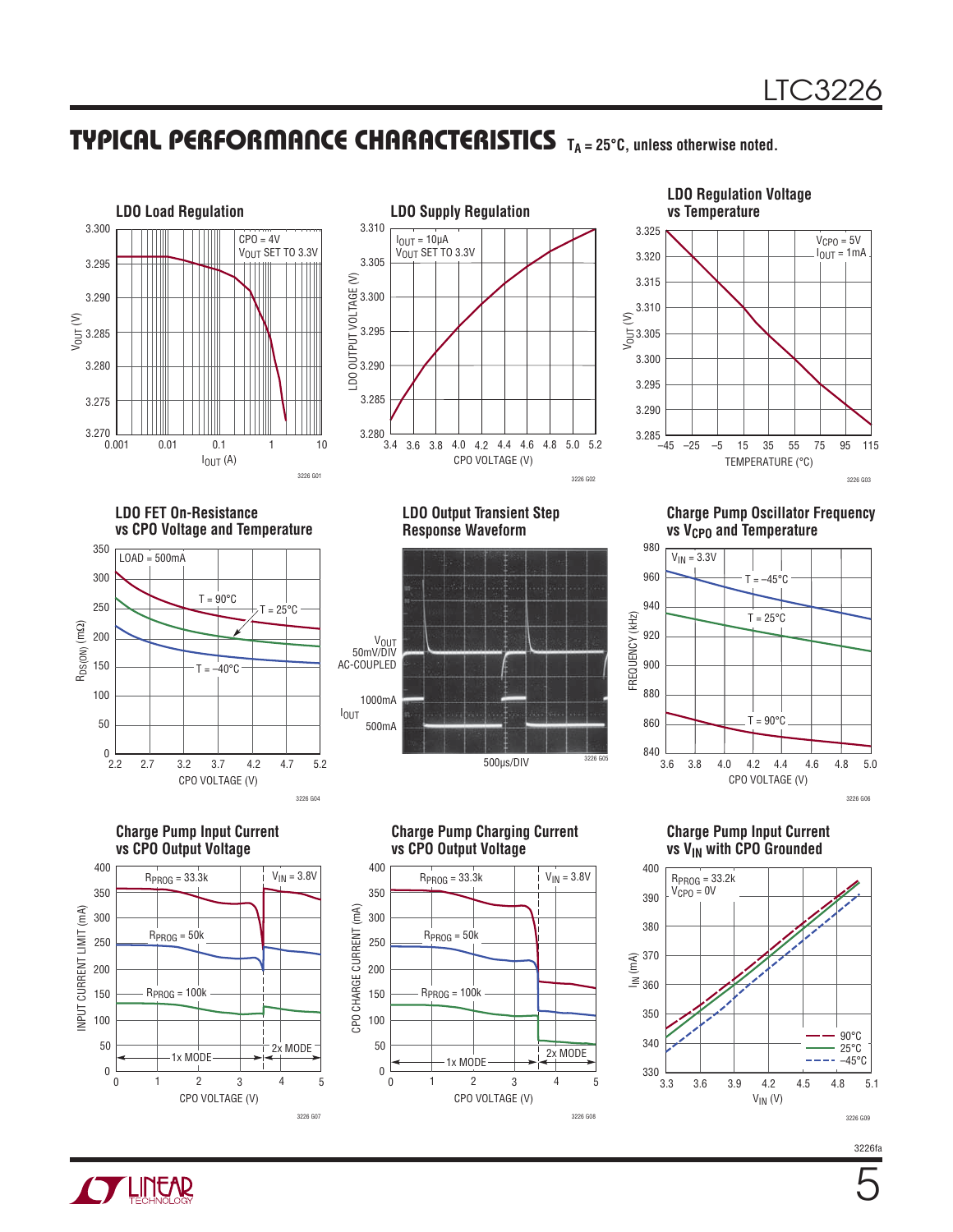### **TYPICAL PERFORMANCE CHARACTERISTICS TA = 25°C, unless otherwise noted.**



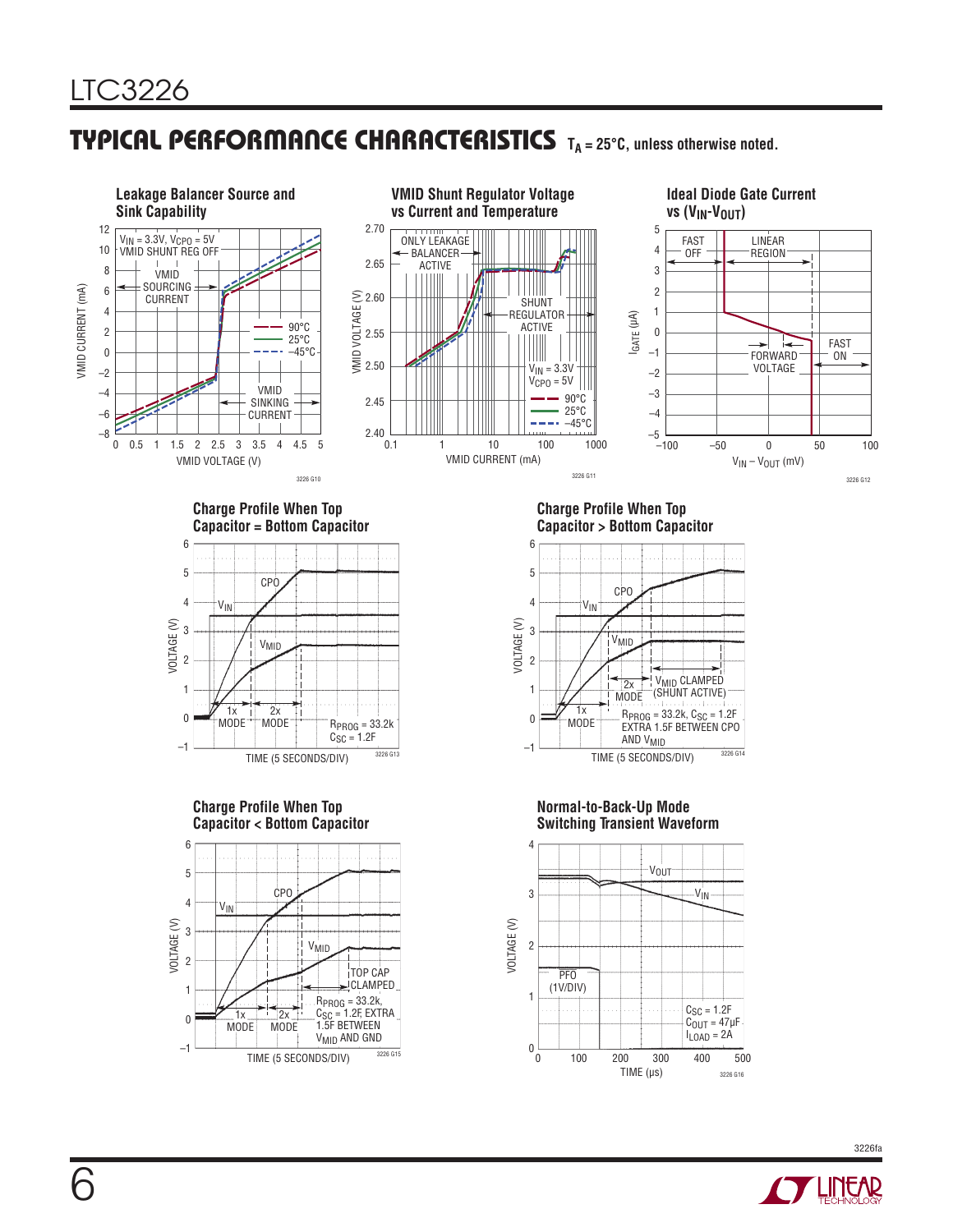### **PIN FUNCTIONS**

**V<sub>OUT</sub>** (Pin 1): Voltage Output. This pin is used to provide power to an external load from either the primary input supply  $(V_{IN})$  or the supercapacitor (CPO) if the primary input supply is not available.  $V_{\text{OUT}}$  should be bypassed with a low ESR ceramic capacitor of at least 47μF capacitance to GND.

**PFO (Pin 2):** Open-Drain Power-Fail Status Output. This pin is pulled to ground by an internal N-channel MOSFET when the PFI input is below 1.2V. Once the PFI input recovers, this pin becomes high impedance.

**PFI (Pin 3):** Power-Fail Input. High impedance input to an accurate comparator with a 1.2V falling threshold and 20mV hysteresis. This pin controls the state of the PFO output pin and the operating mode of the LTC3226.

**LDO\_FB (Pin 4):** Internal LDO Feedback Pin. The voltage on this pin is compared to the internal reference voltage (0.8V) by the error amplifier to keep the output in regulation. An external resistor divider is required between  $V_{\text{OUT}}$ , LDO\_FB and GND to program the LDO output voltage. See the Applications Information section.

**GATE (Pin 5):** External FET Gate Pin. This pin is driven by an internal ideal diode controller to regulate  $V_{OUT}$  to 15mV below V<sub>IN</sub>.

**RST\_FB (Pin 6):** Reset Comparator Input. High impedance input to an accurate comparator with a 0.74V falling threshold and 20mV hysteresis. This pin controls the state of the RST output pin. An external resistor divider is required between  $V_{\text{OUT}}$ , RST\_FB and GND. It can be the same resistor divider as the LDO\_FB divider. See the Applications Information section.

**RST (Pin 7):** Open-Drain Status Output of the RESET Comparator. This pin is pulled to ground by an internal N-channel MOSFET whenever the RST\_FB pin voltage falls below 0.74V. Once the RST\_FB pin voltage recovers, the pin becomes high impedance after a 290ms delay indicating that  $V_{\text{OUT}}$  is within 7.5% of its programmed value.

**EN\_CHG (Pin 8):** Enable Pin for the Charge Pump Supercapacitor Charger with an Internal Pull-Up. Tie this pin to a voltage below 0.4V to disable the internal charge pump. **PROG (Pin 9):** Charger Input Current Limit Programming Pin. A resistor connected between this pin and GND sets the input current limit for the charger. See the Applications Information section.

**CPO\_FB (Pin 10):** Feedback Pin for the Charge Pump. The voltage on this pin is compared to the internal reference voltage (1.2V) to keep the charge pump output CPO in regulation. An external resistor divider is required between CPO, CPO\_FB and GND to program the CPO output voltage. See the Applications Information section.

**CAPGOOD (Pin 11):** Open-Drain Status Output of the CPO Voltage. This pin is pulled to ground by an internal N-channel MOSFET until CPO\_FB pin reaches 1.11V. Once the CPO\_FB pin exceeds 1.11V, this pin becomes high impedance indicating that the CPO voltage is within 7.5% of its target value.

**C– (Pin 12):** Internal Charge Pump Flying Capacitor Negative Terminal.

**VIN (Pin 13):** Primary Input Supply. This pin supplies power to the  $V_{\text{OUT}}$  pin through an external P-channel MOSFET and also to the supercapacitors attached to the CPO and VMID pins.  $V_{IN}$  should be bypassed to GND with a low ESR ceramic capacitor of at least 2.2μF depending on the load transient.

**VMID (Pin 14):** Midpoint of Two Series Supercapacitors.

**C+ (Pin 15):** Internal Charge Pump Flying Capacitor Positive Terminal. A 1μF to 10μF X5R or X7R ceramic capacitor should be connected from  $C^+$  to  $C^-$ .

**CPO (Pin 16):** Backup Supply Pin. Connect CPO to the top plate of the top supercapacitor. This pin receives power from  $V_{IN}$  through an internal charge pump doubler and supplies power to  $V_{\text{OUT}}$  through an internal LDO when the primary input supply has failed.

**GND (Exposed Pad Pin 17):** Ground. The exposed pad should be connected to a continuous ground plane on the second layer of the printed circuit board by several vias directly under the part to achieve optimal thermal performance.



7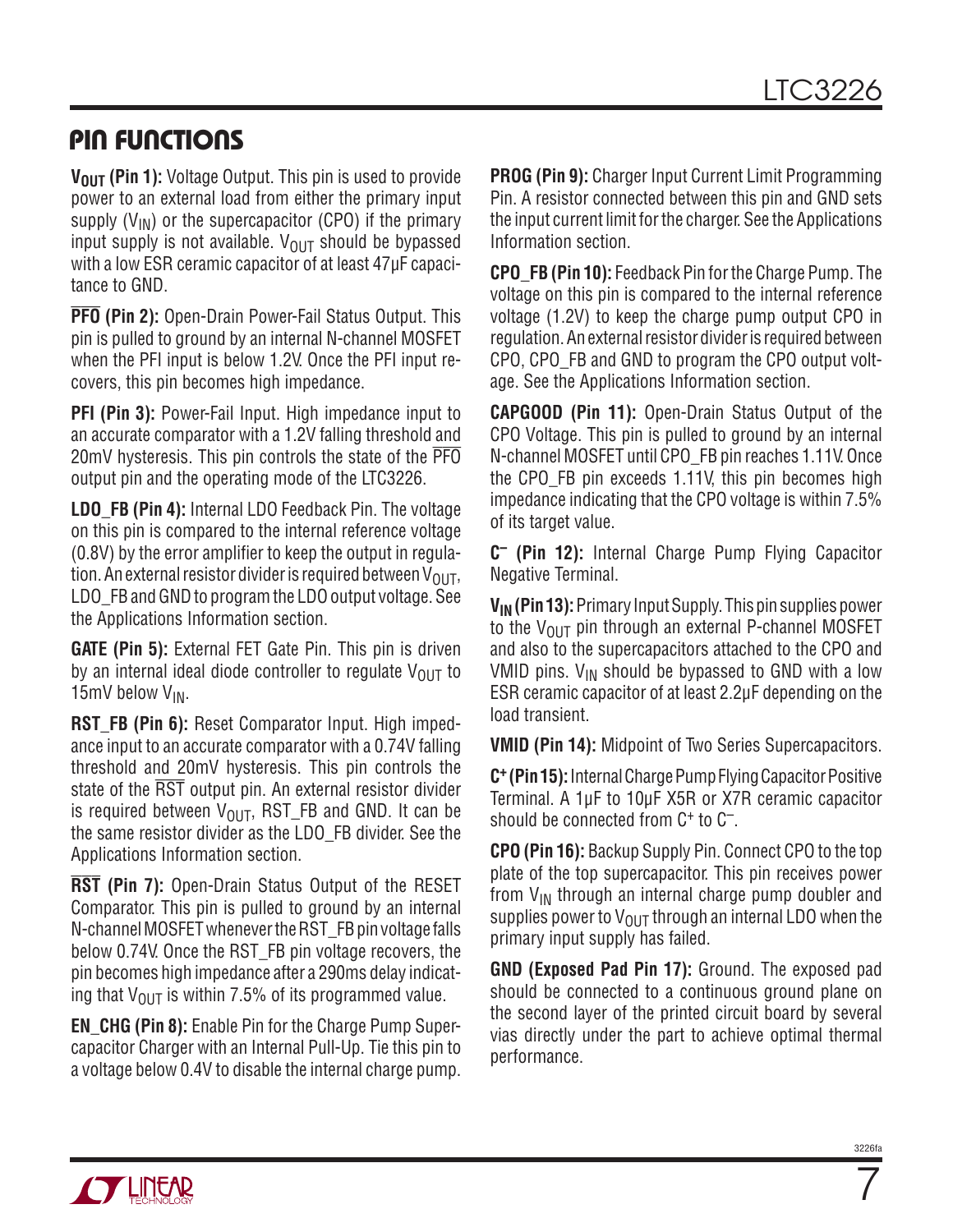# **BLOCK DIAGRAM**





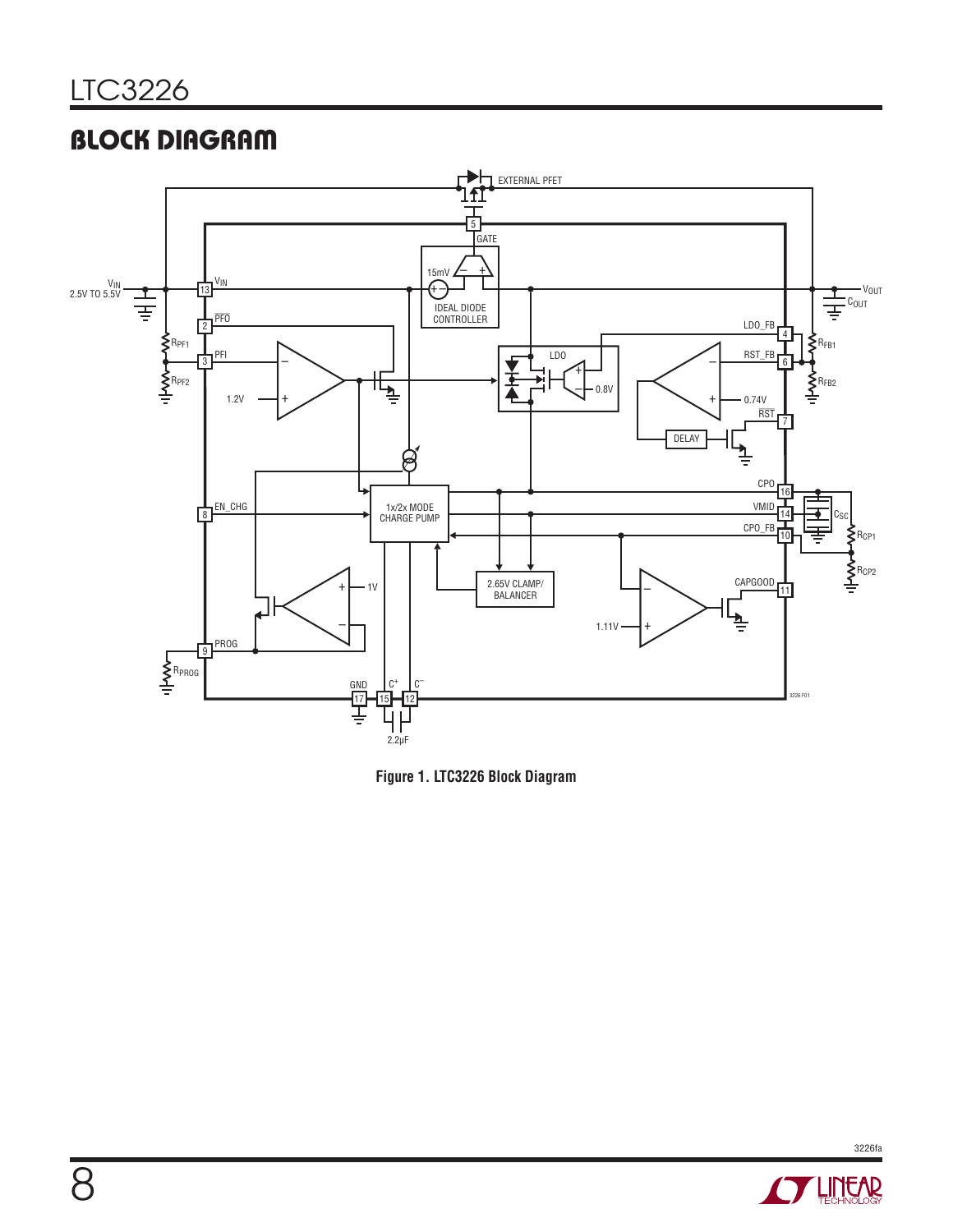# **OPERATION**

The LTC3226 is a 2-cell series supercapacitor charger designed to back up a Li-ion battery or any system rail in the range of 2.5V to 5.3V. It has four principal circuit components: a dual mode (1x/2x) charge pump with an integrated balancer and a voltage clamp, an LDO to supply the load current from the charge stored on the supercapacitor, an ideal diode controller to control the gate of the external FET between  $V_{IN}$  and  $V_{OUT}$ , and a PFI comparator to decide whether to activate the charge pump to charge the supercapacitor stack or to activate the LDO to supply the load when  $V_{IN}$  falls below an externally programmed value.

The LTC3226 has two modes of operation: normal and backup. If  $V_{IN}$  is above an externally programmable PFI threshold voltage, the part is in normal mode in which power flows from  $V_{IN}$  to  $V_{OIII}$  through the external FET and the internal charge pump stays on to top off the supercapacitor stack. If  $V_{IN}$  is below this PFI threshold, the part is in backup mode. In this mode, the internal charge pump is turned off, the external FET is turned off and the LDO is turned on to supply the load current from the stored charge.

#### **CHARGE PUMP**

One of the principal circuit components of the LTC3226 is a dual mode low noise constant frequency (0.9MHz) regulated charge pump which transfers charge from  $V_{\text{IN}}$ and stores it onto the supercapacitor stack at the CPO pin. The target or termination voltage on the CPO pin is programmed by an external resistor divider using the CPO\_FB pin. The input current limit to the charger is programmed by an external resistor between the PROG pin and ground. The charge pump turns on when  $V_{IN}$  exceeds the externally programmable PFI threshold. At the beginning of the charge cycle when the CPO pin voltage is less than  $V_{IN}$ , the charge pump is in 1x mode (linear mode) in which the charge pump acts as a pass element and charges the supercapacitor with a charge current that is limited by the programmed input current limit. As the CPO voltage rises to within 200mV of the input supply voltage, the charge pump switches to 2x mode (doubler mode) in which the average charge current is approximately equal to half the input current limit. As the CPO voltage exceeds the target value by approximately 1%, the charge pump switches turn off and the charge pump

enters the sleep mode. In sleep mode, most of the charge pump control circuitry is turned off to minimize quiescent current. As the supercapacitor discharges due to leakage and internal quiescent current load, the CPO pin voltage slowly drops. When the CPO pin voltage drops 1% below the programmed voltage, the charge pump turns on to replenish charge on the supercapacitor and the cycle continues. The charge pump can be turned off by pulling the EN\_CHG pin below 0.4V. However, by default, the charge pump is always enabled via an internal low current pull-up circuit if the EN\_CHG pin is left floating.

### **Voltage Clamp**

The LTC3226 charge pump is equipped with circuitry to limit the voltage across any supercapacitor in the stack to a maximum allowable preset voltage of 2.65V. If the voltage across the top capacitor (VMID-V<sub>CPO</sub>) ever gets to 2.65V before the CPO pin reaches the target voltage, the charge pump stops charging the top of the stack via the CPO pin, switches to 1x mode and delivers charge directly to the bottom capacitor via the VMID pin until the stack voltage reaches its programmed value. If the voltage across the bottom capacitor reaches 2.65V before the stack gets to its target value, the charge pump continues to deliver charge to the top of the stack via the CPO pin and a shunt regulator turns on to bleed charge off of the bottom capacitor and prevents the VMID pin voltage from rising any further. The shunt regulator is able to shunt the maximum allowable charge current which is approximately 315mA (in 1x mode). In the event both capacitors exceed 2.65V, the charge pump enters sleep mode by turning off most of its circuitry.

#### **Leakage Balancer**

The LTC3226 is equipped with an internal leakage balancing amplifier which servos the VMID pin voltage to exactly half of the CPO pin voltage. However, it has limited source (~4.5mA) and sink (~5.5mA) capability. It is designed to handle slight mismatch of the supercapacitors due to leakage currents; not to correct any gross mismatch due to defects. The balancer is only active as long as the input supply voltage is above the PFI threshold. The internal balancer eliminates the need for external balancing resistors.



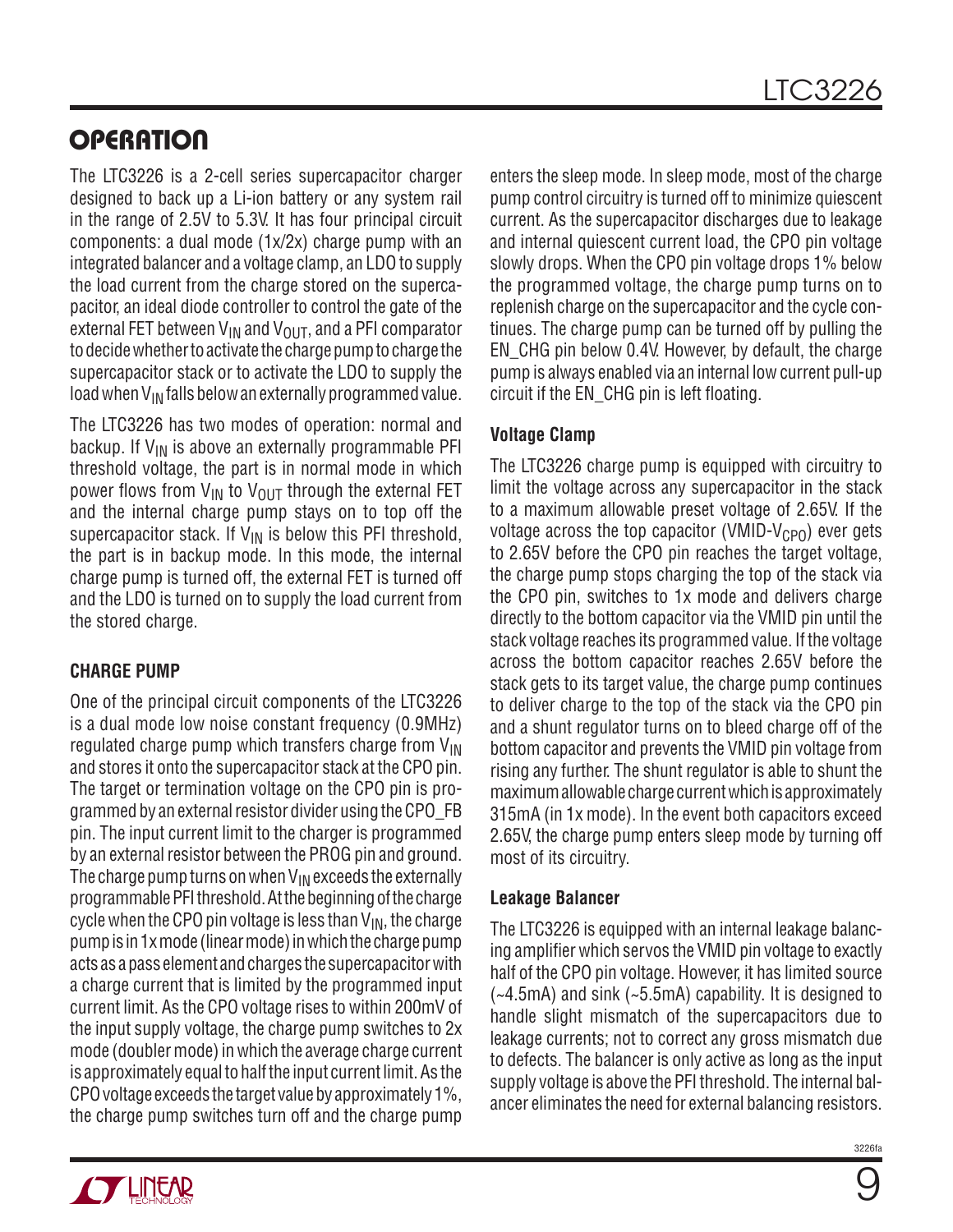# **OPERATION**

### **CAPGOOD Status Output**

The LTC3226 charge pump includes a comparator to report the status of the supercapacitors via an open-drain NMOS transistor on the CAPGOOD pin. This pin is pulled to ground until the CPO pin voltage rises to within 7.5% of the programmed value. Once the CPO pin is above this threshold, the CAPGOOD pin goes high impedance.

### **PROG Pin Short-Circuit Protection**

Typically the maximum current that the LTC3226 charge pump can deliver is set by the PROG resistor. However, if for any reason, the PROG pin gets shorted to GND, or the user chooses a PROG resistor value which is far smaller than recommended, the charge pump input current is limited to an internally set value of approximately 600mA. Also the maximum current that can be sourced from the PROG pin is limited by an internal resistor to less than 1mA.

### **LOW DROPOUT REGULATOR (LDO)**

Another principal circuit component of the LTC3226 is the low dropout regulator (LDO) which transfers power from the supercapacitor stack to  $V_{OUT}$  through a pass element with an R<sub>DS(ON)</sub> of approximately 200mΩ. This LDO has a current limit internally set to 4A. In the event that the input supply voltage falls below the PFI threshold, the PFI comparator promptly turns on the LDO to supply the necessary load without letting the  $V_{\text{OUT}}$  rail droop too much. However, to prevent unrestricted current flow from the input to the supercapacitors through the ideal diode, the LDO is turned off until the CPO voltage is greater than  $V_{\text{IN}}$ by 100mV typical. The LDO output voltage is programmed through an external resistor divider via the LDO\_FB pin.

### **POWER-FAIL (PFI) COMPARATOR**

The LTC3226 contains a fast comparator which switches the part from normal to backup mode in the event the input voltage,  $V_{IN}$ , falls below an externally programmed threshold voltage. In backup mode, the charge pump shuts off and the LDO powers the load as long as there is enough charge stored on the supercapacitors. The PFI threshold voltage is programmed by an external resistor divider via the PFI pin. The output of the PFI comparator also drives the gate of an open-drain NMOS to report the status via the PFO pin. In normal mode, the PFO pin is high Impedance but in backup mode, the pin is pulled down to ground.

### **IDEAL DIODE CONTROLLER**

The LTC3226 contains an ideal diode controller which controls the gate of an external PFET connected between the input,  $V_{IN}$ , and the output,  $V_{OUT}$ , through the GATE pin. Under normal operating conditions, this external FET constitutes the main power path from input to output. For very light loads, the controller maintains a 15mV delta across the FET between the input and output voltage. In the event  $V_{IN}$  suddenly drops below  $V_{OIII}$ , the controller quickly turns the FET completely off to prevent any reverse conduction from  $V_{\text{OUT}}$  back to the input supply.

### **RESET COMPARATOR**

The LTC3226 contains a RESET comparator which monitors  $V_{\text{OUT}}$  under all operating modes via the RST\_FB pin and reports the status via an open-drain NMOS transistor on the  $\overline{\text{RST}}$  pin. At any time, if  $V_{\text{OUT}}$  falls 7.5% from its programmed value, it pulls the  $\overline{RST}$  pin low almost instantaneously. However, on the rising edge the comparator waits 290ms after  $V_{\text{OUT}}$  crosses the threshold before making the RST pin high impedance.

#### **GLOBAL THERMAL SHUTDOWN**

The LTC3226 includes a global thermal shutdown which shuts down the entire part in the event the die temperature exceeds 152°C. It resumes normal operation once the temperature drops by about 15°C to approximately 137°C.

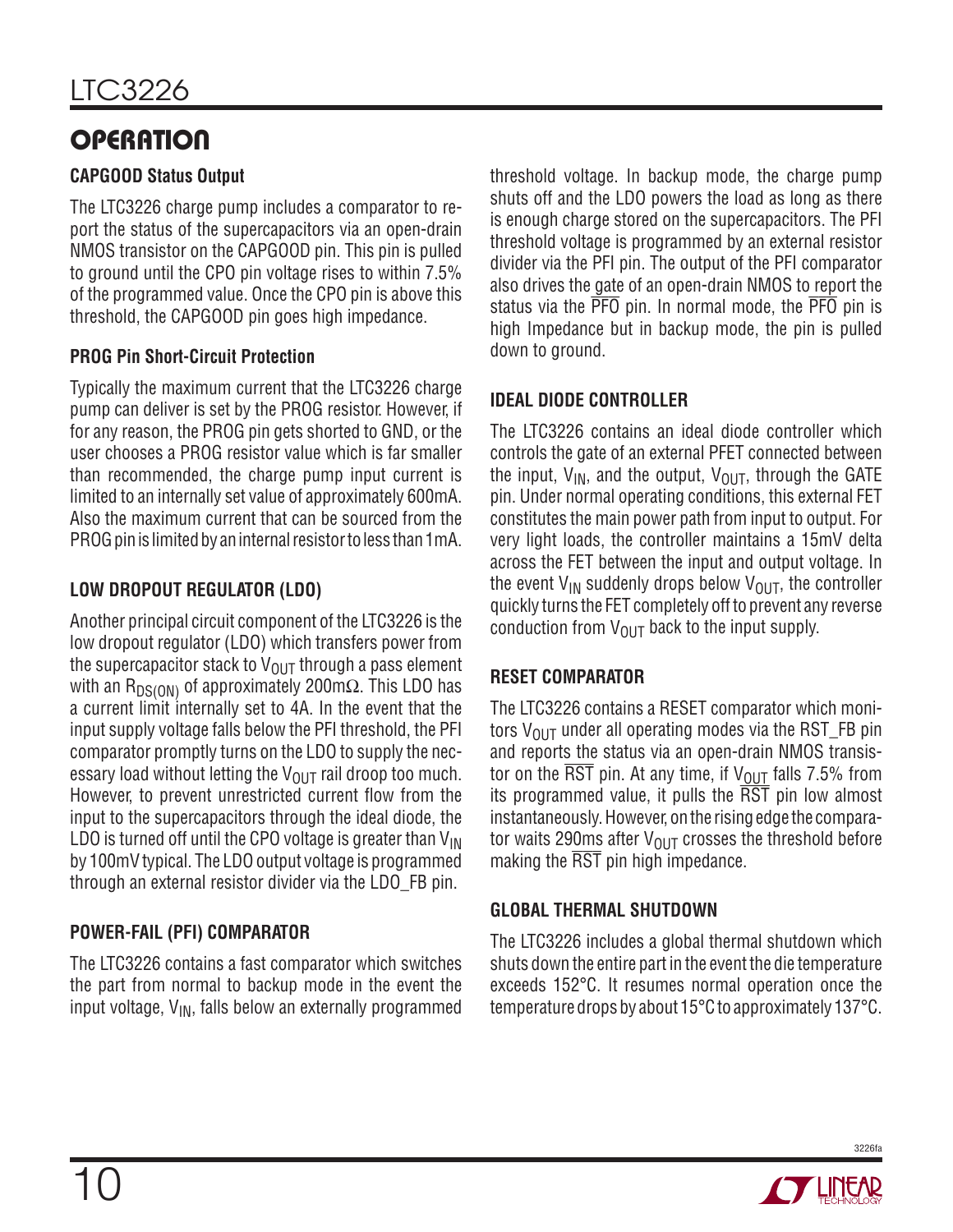### **APPLICATIONS INFORMATION**

#### **Programming the Supercapacitor Termination Voltage (CPO)**

The termination voltage of the supercapacitor stack on the CPO pin can be programmed for any voltage between 2.5V to 5.3V by using a resistor divider from the CPO pin to GND via the CPO\_FB pin such that:

$$
V_{\text{CPO}} = V_{\text{CPO\_FB}} \cdot \left(1 + \frac{R_{\text{CPI}}}{R_{\text{CPI}}}\right)
$$

where  $V_{\text{CPO-FB}}$  is 1.2V. See the block diagram in Figure 1. Typical values for  $R_{CP1}$  and  $R_{CP2}$  are in the range of 40k to 5M.

#### **Programming the Input Current Limit for the Charger**

The input current limit for the LTC3226 charge pump is programmed by using a single resistor from the PROG pin to ground. The input current limit is typically 10,500 times the current out of the PROG pin. The PROG pin voltage always servos to 1V as long as the part is not in sleep mode. The program resistor and the input current limit are calculated using the following equations:

$$
R_{PROG}=10,500\bullet \frac{1V}{I_{VIN(ILIM)}},\;\; I_{VIN(ILIM)}=10,500\bullet \frac{1V}{R_{PROG}}
$$

where  $I_{VIN(ILIM)}$  is the input current limit for the charge pump charger. The maximum allowable input current limit of 315mA can be achieved by using a PROG resistor of 33.2k. To maximize the charge transfer rate, the charge pump operates in 1x mode when the supercapacitor voltage is less than the input voltage and the charge current out of CPO pin is only limited by the programmed input current limit. However, in 2x mode, the average charge current is approximately half the input current limit.

#### **Programming the Input Voltage Threshold for the Power-Fail Comparator**

The input voltage threshold below which the power-fail status pin PFO indicates a power-fail condition and the LTC3226 switches the internal LDO on can be programmed by using a resistor divider from the  $V_{IN}$  pin to GND via the PFI pin such that:

$$
V_{IN(PPO_HI_{LO})} = V_{PFI} \cdot \left(1 + \frac{R_{PF1}}{R_{PF2}}\right)
$$

where  $V_{\text{PF1}}$  is 1.2V. See Figure 1. Typical values for  $R_{\text{PF1}}$ and  $R_{PF2}$  are in the range of 40k to 5M. For a smooth transition from normal to back-up mode, the PFI threshold should be set 50mV to 100mV above the programmed LDO output voltage,  $V_{\text{OUT}}$ .

The input voltage above which the power-fail status pin PFO is high impedance and the supercapacitor charger and the ideal diode are enabled is:

$$
V_{IN(PPO_LLO_HI)} = (V_{PFI} + V_{PFI(HYS)}) \cdot \left(1 + \frac{R_{PF1}}{R_{PF2}}\right)
$$

where  $V_{\text{PFI(HYS)}}$  is the hysteresis of the PFI comparator. It is internally set to a typical value of 20mV.

The hysteresis can be increased externally by adding a resistor,  $R_H$ , in series with a diode, D1, between the  $\overline{PFO}$  and PFI pins as shown in Figure 2. This network will increase the low-to-high  $V_{IN}$  threshold for  $\overline{PFO}$  while keeping the high-to-low threshold intact. The increase in hysteresis at the input can be calculated as shown:

$$
\Delta V_{IN(HYS)} = (V_{PFI} + V_{PFI(HYS)} - V_F) \bullet \frac{R_{PF1}}{R_H}
$$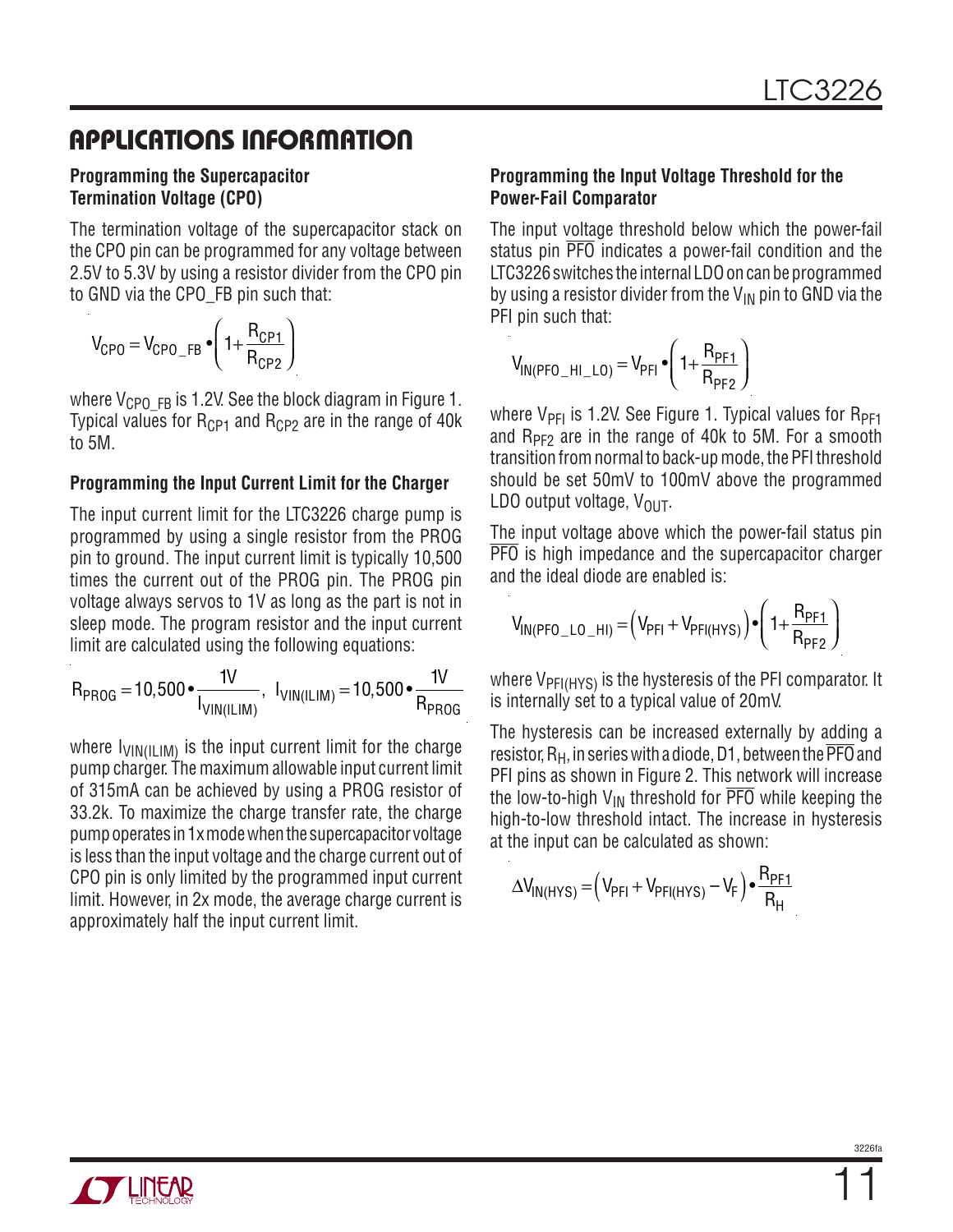# **APPLICATIONS INFORMATION**

where  $V_F$  is the forward voltage of the diode. As an example, if R<sub>PF1</sub> = 200k, R<sub>PF2</sub> = 120k, R<sub>H</sub> = 2M, and V<sub>F</sub> = 0.4V, the additional hysteresis provided by this network can be calculated using the above equation as follows:

$$
\Delta V_{IN(HYS)} = (1.2 + 0.02 - 0.4) V \cdot \frac{200 k\Omega}{2M\Omega} = 82 mV
$$

**Figure 2. Increasing PFI Comparator Hysteresis Externally**

#### **Programming the LDO Output Voltage (V<sub>OUT</sub>)**

The LDO output voltage in backup mode can be programmed for any voltage between 2.5V to 5.3V by using a resistor divider from the  $V_{\text{OUT}}$  pin to GND via the LDO\_FB pin such that:

$$
V_{OUT} = V_{LDO\_FB} \cdot \left(1 + \frac{R_{FB1}}{R_{FB2}}\right)
$$

where  $V_{LDO-FB}$  is 0.8V. See the Block Diagram in Figure 1. Typical values for  $R_{FB1}$  and  $R_{FB2}$  are in the range of 40k to 500k. Too small a resistor will result in a large quiescent current whereas too large a resistor coupled with LDO\_FB pin capacitance will create an additional pole and may cause loop instability.

### **Programming the Reset Threshold**

The threshold for the reset comparator can be programmed by using a resistor divider from the  $V_{\text{OUT}}$  pin to GND via the RST\_FB pin such that:

$$
V_{OUT} = V_{RST\_FB} \cdot \left(1 + \frac{R_{FB1}}{R_{FB2}}\right)
$$

where  $V_{RSTFB}$  is 0.74V. See Figure 1. Typical values for  $R_{FB1}$  and  $R_{FB3}$  are in the range of 40k to 5M. In most applications, the LDO\_FB and RST\_FB pins can be shorted together and only one resistor divider between  $V_{\text{OUT}}$  and GND is needed to set  $V_{\text{OUT}}$  and the reset threshold 7.5% below the  $V_{\text{OUT}}$  programmed voltage. However, the reset threshold can be set independent of  $V_{\text{OUT}}$  by an additional resistor divider.

#### **Effective Open-Loop Output Resistance (R<sub>OL</sub>) of the Charge Pump**

The effective open-loop output resistance  $(R_{OL})$  of a charge pump determines the strength of a charge pump. The value of this parameter depends on many factors such as the oscillator frequency ( $f<sub>OSC</sub>$ ), value of the flying capacitor  $(C_{FLY})$ , the nonoverlap time, the internal switch resistances  $(R<sub>S</sub>)$ , and the ESR of the external capacitors. A first order approximation of  $R_{\Omega}$  is given below:

$$
R_{OL} \cong 2\Sigma R_S + \frac{1}{f_{OSC} \cdot C_{FLY}}
$$

For the LTC3226 charge pump, the sum of the switch resistances is approximately 2.5 $\Omega$  in a typical application where  $V_{IN}$  = 3.3V and  $V_{CPO}$  = 5V. For  $C_{FIV}$  = 1µF and  $f_{\text{OSC}}$  = 1MHz, the effective open-loop output resistance of the charge pump can be approximated from the above equation as follows:

$$
R_{OL} \cong 2 \bullet 2.5 \Omega + \frac{1}{1 MHz \bullet 1 \mu F} = 6 \Omega
$$

### **Maximum Available Charge Current**

In the absence of any internal current limit, the maximum available current out of a charge pump in 2x mode can be calculated from the charge pump input and output voltage and the effective open-loop output resistance  $R_{01}$  using the following equation:

$$
I_{CHRG} = \frac{2V_{IN} - V_{CPO}}{R_{OL}}
$$

For example, if the LTC3226 charge pump (R<sub>OL</sub>  $\cong$  6 $\Omega$ ) has to charge a supercapacitor to 5V from 2.5V input, the charge current available when  $V_{CPO} = 4.8V$  can be calculated as follows:

$$
I_{CHRG} = \frac{2 \cdot 2.5V - 4.8V}{6\Omega} = 33.3mA
$$

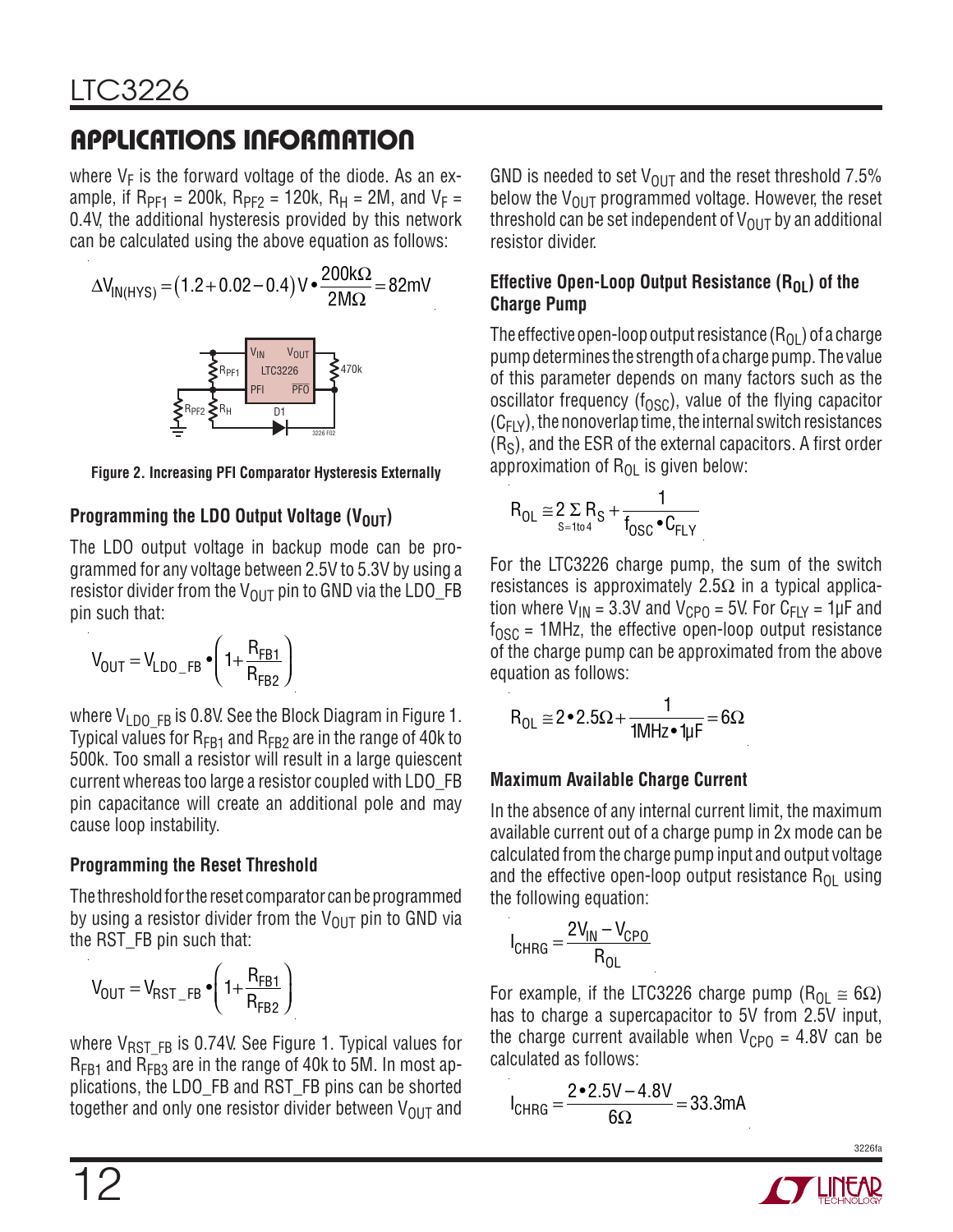### **APPLICATIONS INFORMATION**

So even if the charge pump input current limit is programmed for 315mA ( $R_{PROG}$  = 33.2k), the actual charge current will be considerably less than 157.5mA (half of programmed limit) in 2x mode for very low input supply. For  $V_{IN}$  = 2.5V, the CPO voltage above which the charge current will decrease from the programmed value of 157.5mA ( $R_{PROG}$  = 33.2k) can be calculated from the previous equation as follows:

 $V_{CPO} = (2 \cdot 2.5V - 157.5mA \cdot 6\Omega) = 4.055V$ 

#### **Choosing the LDO Output Capacitor**

In the event  $V_{IN}$  falls below the programmed PFI threshold, the PFI comparator turns off the charge pump and turns on the internal LDO to supply the load from the backedup supercapacitor storage. However, due to the delay associated with the PFI comparator and LDO circuitry, it could be up to 2μs before the LDO is capable of supplying the load demand at  $V_{\text{OUT}}$ . In order to prevent  $V_{\text{OUT}}$  from drooping too much during this transition, a 47μF ceramic capacitor is recommended at the  $V_{OUT}$  terminal. For any output capacitance,  $C_{\text{OUT}}$ , delay,  $\Delta t$ , and load current, I<sub>LOAD</sub>, the drop in V<sub>OUT</sub>,  $\Delta V$ , can be calculated using the following equation:

$$
I_{\text{LOAD}} = C_{\text{OUT}} \cdot \frac{\Delta V}{\Delta t}
$$

For example, if  $V_{OUT}$  can not tolerate more than 100mV drop under a maximum load of 2A during this transition, the minimum capacitance required at the LDO output can be calculated using the above equation as follows:

$$
C_{OUT(MIN)} = 2A \cdot \frac{2\mu s}{100mV} = 40\mu F
$$

#### **Charging a Single Supercapacitor**

The LTC3226 can also be used to charge a single supercapacitor by connecting two series-connected matched ceramic capacitors with a minimum capacitance of 100μF in parallel with the supercapacitor as shown in Figure 3.

#### **Supercapacitor Manufacturers**

Refer to the following table for supercapacitor manufacturers.

#### **Table 1. Supercapacitor Manufacturers**

| CAP-XX                    | www.cap-xx.com            |
|---------------------------|---------------------------|
| <b>NESS CAP</b>           | www.nesscap.com           |
| Maxwell                   | www.maxwell.com           |
| <b>Bussmann</b>           | www.cooperbussmann.com    |
| <b>AVX</b>                | www.avx.com               |
| <b>Illinois Capacitor</b> | www.illinoiscapacitor.com |
| <b>Tecate Group</b>       | www.tecategroup.com       |



**Figure 3. Charging a Single Supercapacitor**

#### **Board Layout Considerations**

Due to high switching frequency and high transient currents produced by the LTC3226 charge pump, careful board layout is necessary for optimum performance. A true ground plane and short connections to all of the external capacitors will improve performance.

Also, to be able to deliver maximum load current from the LDO under all conditions, it is critical that the exposed metal pad on the backside of the QFN package has a good thermal contact to the PC board ground plane. Lack of proper thermal contact can cause the junction temperature to exceed the threshold for thermal shutdown.

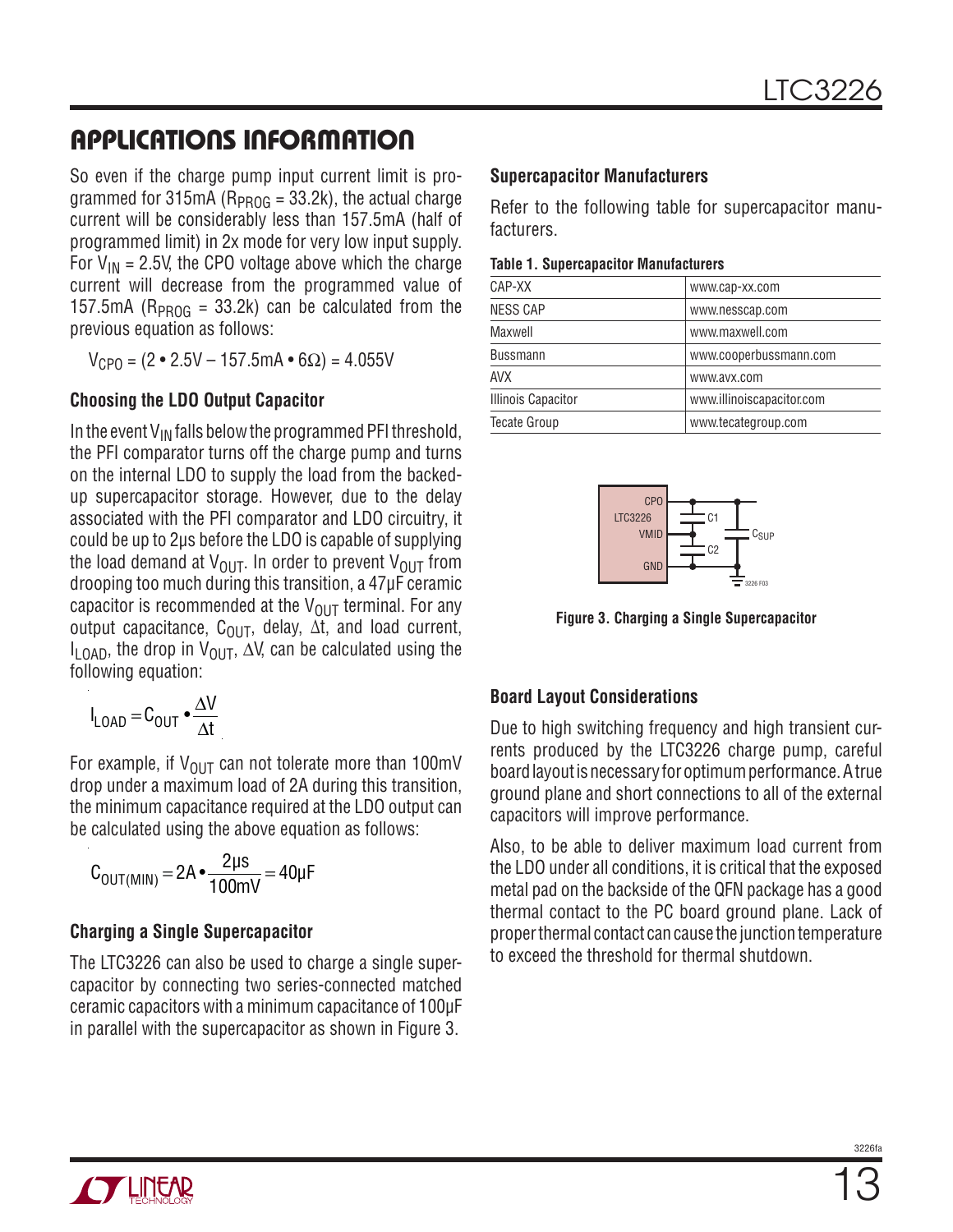### **PACKAGE DESCRIPTION**

**Please refer to http://www.linear.com/designtools/packaging/ for the most recent package drawings.**



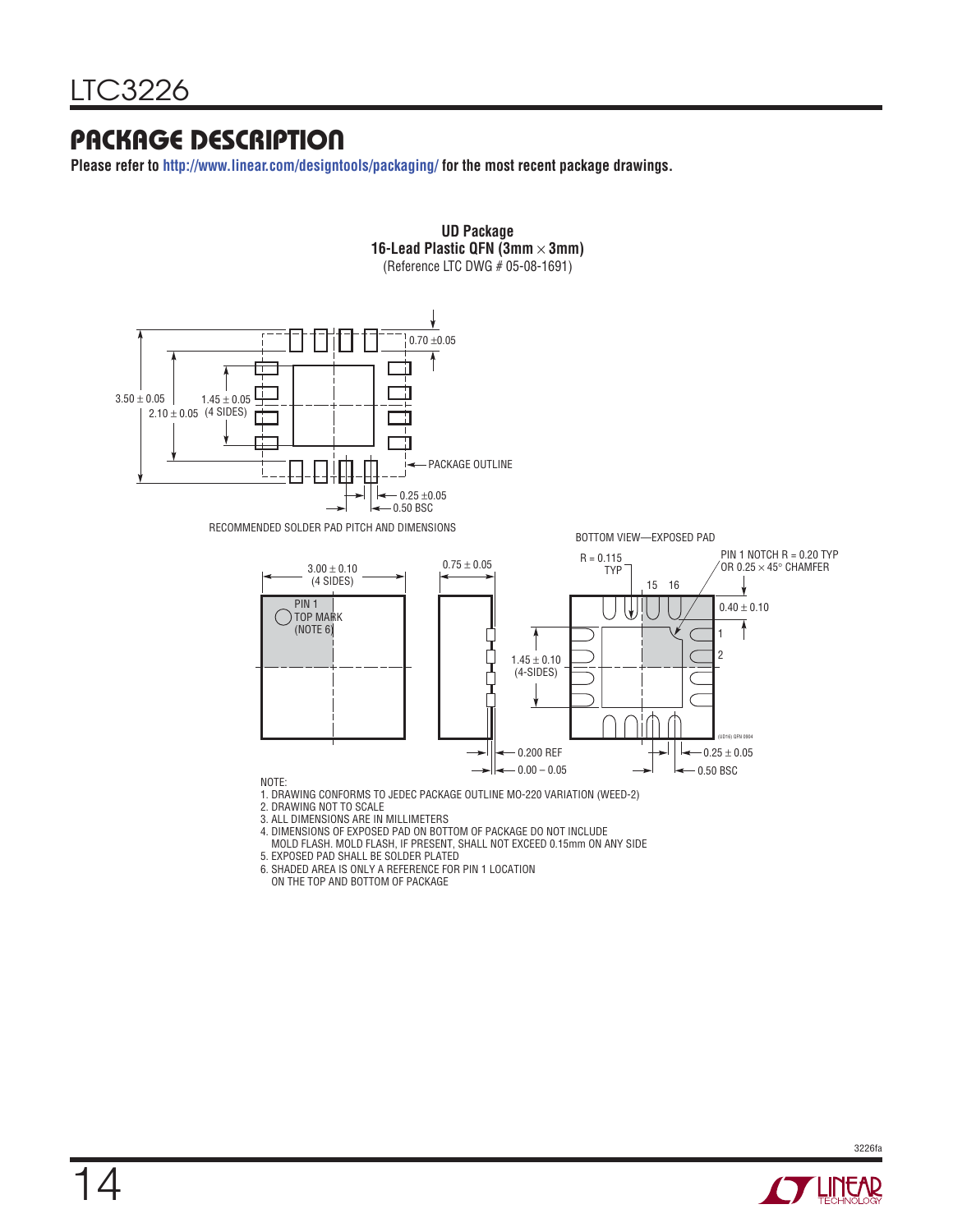### **REVISION HISTORY**

| <b>REV</b> | <b>DATE</b> | <b>DESCRIPTION</b>                                               | <b>PAGE NUMBER</b> |
|------------|-------------|------------------------------------------------------------------|--------------------|
|            | 5/12        | Added Note 3 to operating junction temperature range             |                    |
|            |             | Modified basic default conditions for Electrical Characteristics |                    |
|            |             | Modified test conditions for Note 3                              | ↵                  |